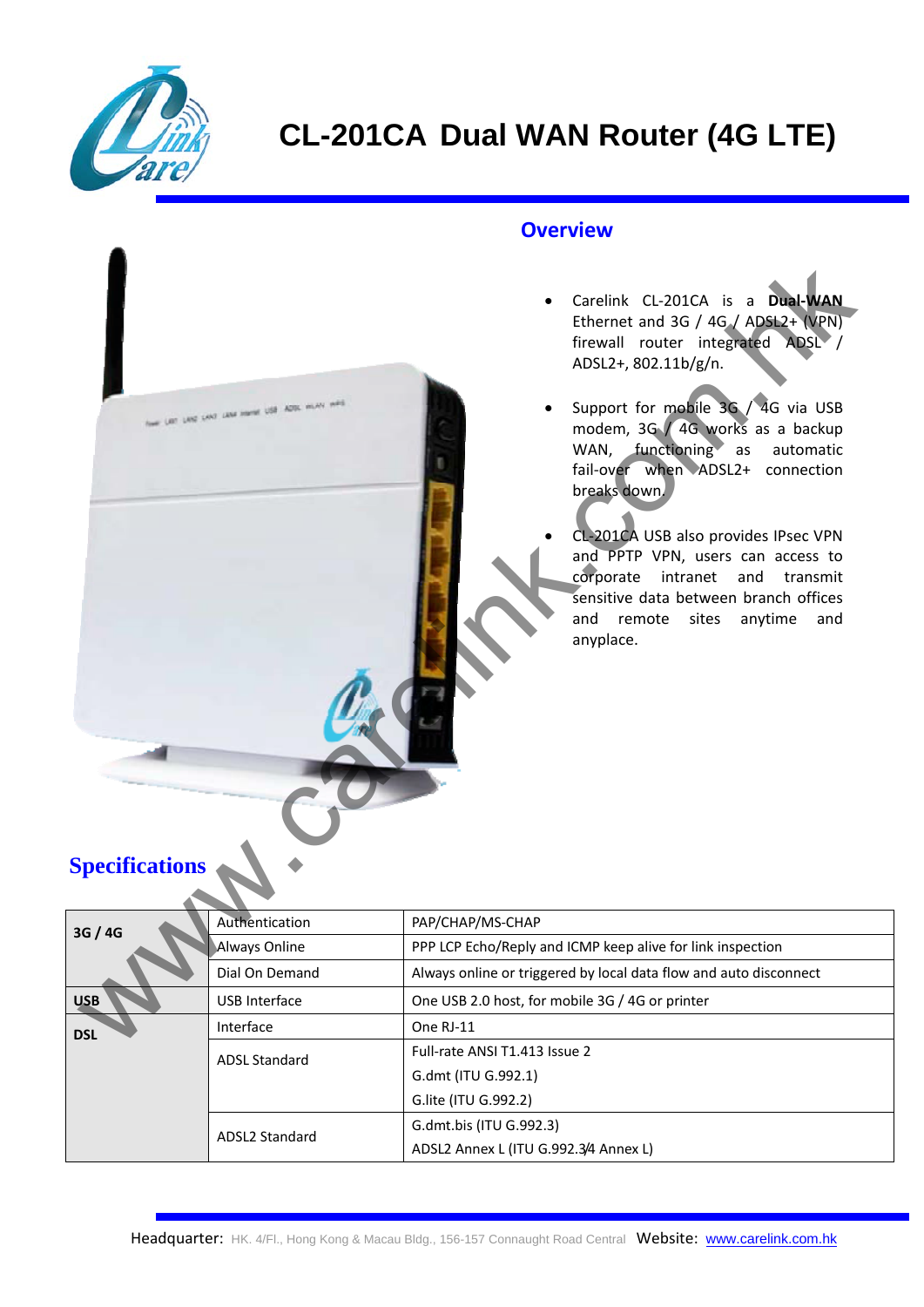

# **CL-201CA Dual WAN Router (4G LTE)**

|                                 | ADSL2+ Standard              | G.dmt.bis plus (ITU-T G.992.5)                                              |
|---------------------------------|------------------------------|-----------------------------------------------------------------------------|
|                                 |                              | ADSL2+ Annex A/M (ITU G.992.5 Annex A/M)                                    |
| <b>PPP</b><br><b>ATM</b><br>and | AAL5                         | ATM Adaptation Layer Type 5 (AAL5)                                          |
| <b>Protocols</b>                | Multiple Protocol over AAL5  | Multiple Protocol over AAL5 (RFC 2684, formerly RFC 1483)                   |
|                                 | Encapsulation                | Payload Encapsulation                                                       |
|                                 | Multiplexing                 | VC and LLC based multiplexing                                               |
|                                 | PPPoE                        | PPP over Ethernet (PPPoE, RFC 2516)                                         |
|                                 | PPPoA                        | PPP over ATM (PPPoA, RFC 2364)                                              |
|                                 | <b>Bridge</b>                | Bridge (RFC 2684)                                                           |
|                                 | Routing                      | MAC Encapsulated Routing (RFC 1483 MER).                                    |
|                                 | <b>OAM F4 / F5</b>           | <b>OAM F4 / F5</b>                                                          |
| <b>Wireless LAN</b>             | Standards                    | Compliant with IEEE 802.11b/g/n                                             |
|                                 | Data Rates                   | Up to 300 Mbps wireless data transfer rates                                 |
|                                 | Mode                         | Access Point (AP) or AP Bridge (WDS)                                        |
|                                 | <b>WPS</b>                   | Wi-Fi Protected Setup (WPS) for easy setup                                  |
|                                 | Encryption                   | <b>WEP 64/128 bits</b>                                                      |
|                                 | Security                     | WEP 64/124/256 bits, WPA2                                                   |
|                                 | Mac Filter                   | Black list and white list filter                                            |
|                                 | QoS                          | <b>WMM</b>                                                                  |
|                                 | ACS                          | <b>Automatic channel selection</b>                                          |
|                                 | Antenna                      | 2T2R MIMO mode (2 transmitter, 2 receiver)                                  |
|                                 |                              | One external antenna with 2dBi gain; one internal antenna with 4dBi gain    |
|                                 | <b>Transmission Power</b>    | 802.11b: 16+/-1.5dBm                                                        |
|                                 |                              | 802.11g: 14+/-1.5dBm                                                        |
|                                 |                              | 802.11n: HT20 16+/-1.5dBm; HT40 14+/-1.5dBm                                 |
|                                 | <b>Reception Sensibility</b> | 802.11b: -82dBm, ±2dB                                                       |
|                                 |                              | 802.11g: -68dBm, ±2dB                                                       |
|                                 |                              | 802.11n: HT20 -64dBm, ±2dB; HT40 -60dBm, ±2dB                               |
|                                 | <b>RF</b> Selection          | On/Off                                                                      |
|                                 | Interface                    | 8-pin RJ-45, auto MDI-X                                                     |
| <b>Ethernet Interface</b>       | Number of Ports              | 4-port fast Ethernet switch                                                 |
|                                 | Speed                        | 10/100 Mbps                                                                 |
|                                 |                              | NAT, NAPT, DMZ, DHCP, SNTP, DNS Relay, IGMP Proxy / Snooping, Static        |
| <b>Protocols</b><br>and         | Network Protocols            | Routing, ALG, UPnP                                                          |
| <b>Firewall</b>                 | Firewall                     | SPI (Stateful Packet Inspection), IP / Domain / MAC filters                 |
| QoS                             | IP QoS                       | Base on source IP address, source and destination port, protocol and DSCP   |
|                                 | ATM QoS                      | Support CBR, UBR, nrt-VBR, rt-VBR                                           |
|                                 | Features                     | Support for extended Impulse Noise Protection (INP) for better IPTV quality |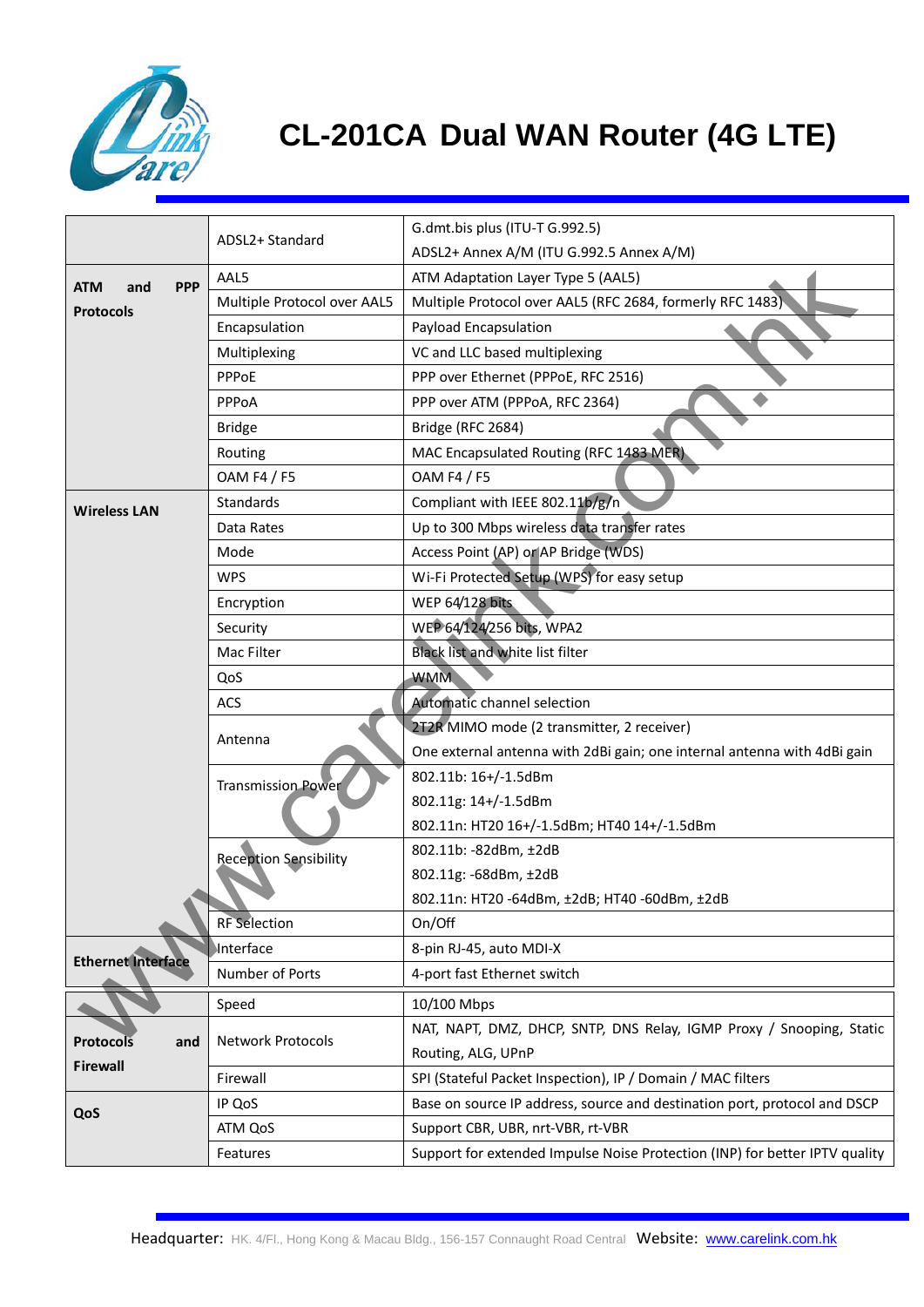

# **CL-201CA Dual WAN Router (4G LTE)**

|                                                   | Configuration                    | Web, Telnet, SSH                                                         |
|---------------------------------------------------|----------------------------------|--------------------------------------------------------------------------|
| <b>Operation</b><br>and<br><b>Management</b>      | Firmware Upgrade                 | HTTP / TFTP / FTP                                                        |
|                                                   | Management                       | <b>TR069 / SNMP</b>                                                      |
| <b>VPN</b>                                        | <b>PPTP</b>                      | Client, maximum 6 tunnels                                                |
|                                                   |                                  | <b>Encryption: MPPE</b>                                                  |
|                                                   | <b>IPSec</b>                     | Client, maximum 5 tunnels                                                |
|                                                   |                                  | IKE key management                                                       |
|                                                   |                                  | Encryption: DES, 3DES, AES-128 / 192 / 256                               |
|                                                   |                                  | Integrity: MD5 and SHA-1                                                 |
|                                                   |                                  | Authentication: pre-shared key                                           |
|                                                   | VPN Pass-through                 | PPTP / L2TP / IPsec Pass-through                                         |
| <b>Others</b>                                     | <b>LED Indicators</b>            | Power, LAN1, LAN2, LAN3, LAN4, Internet, USB, ADSL, WLAN, WPS            |
|                                                   | <b>Buttons</b>                   | Power On/Off, WPS, WLAN, Reset                                           |
| <b>Physical</b>                                   | Color                            | White                                                                    |
| <b>Characteristics</b>                            | Housing                          | Plastic                                                                  |
|                                                   | Weight                           | 630g( with giftbox)<br>240g(only device)                                 |
|                                                   | <b>Dimensions</b>                | Gateway without bracket (L x W x H): 150 x 115 x 30 mm                   |
|                                                   |                                  | Gateway with bracket (L x W x H): 160 x 135 x 70 mm                      |
|                                                   |                                  | Giftbox including gateway and accessories (L x W x H): 235 x 170 x 75 mm |
|                                                   | <b>Installation Method</b>       | Desktop with bracket                                                     |
| <b>Environmental</b>                              | <b>Operating Temperature</b>     | 0°C to 50°C                                                              |
| <b>Limits</b>                                     | Storage Temperature              | -20°C to 70°C                                                            |
|                                                   | <b>Operating Humidity</b>        | 20 to 95% non-condensing                                                 |
| <b>Power Supply</b>                               | Power Supply Adapter             | Input AC 100-240 V, 50 / 60 Hz, 0.6 A                                    |
|                                                   |                                  | Output DC 12 V, 700 mA                                                   |
| <b>Regulatory</b><br>and<br><b>Type Approvals</b> | Directives                       | RoHS and WEEE compliant                                                  |
|                                                   | <b>CE and R&amp;TTE Approval</b> | To be determined                                                         |
|                                                   | <b>FCC Approval</b>              | To be determined                                                         |
|                                                   | <b>PTCRB Approval</b>            | To be determined                                                         |
| Warranty                                          | <b>Warranty Period</b>           | 1 year                                                                   |
|                                                   |                                  |                                                                          |